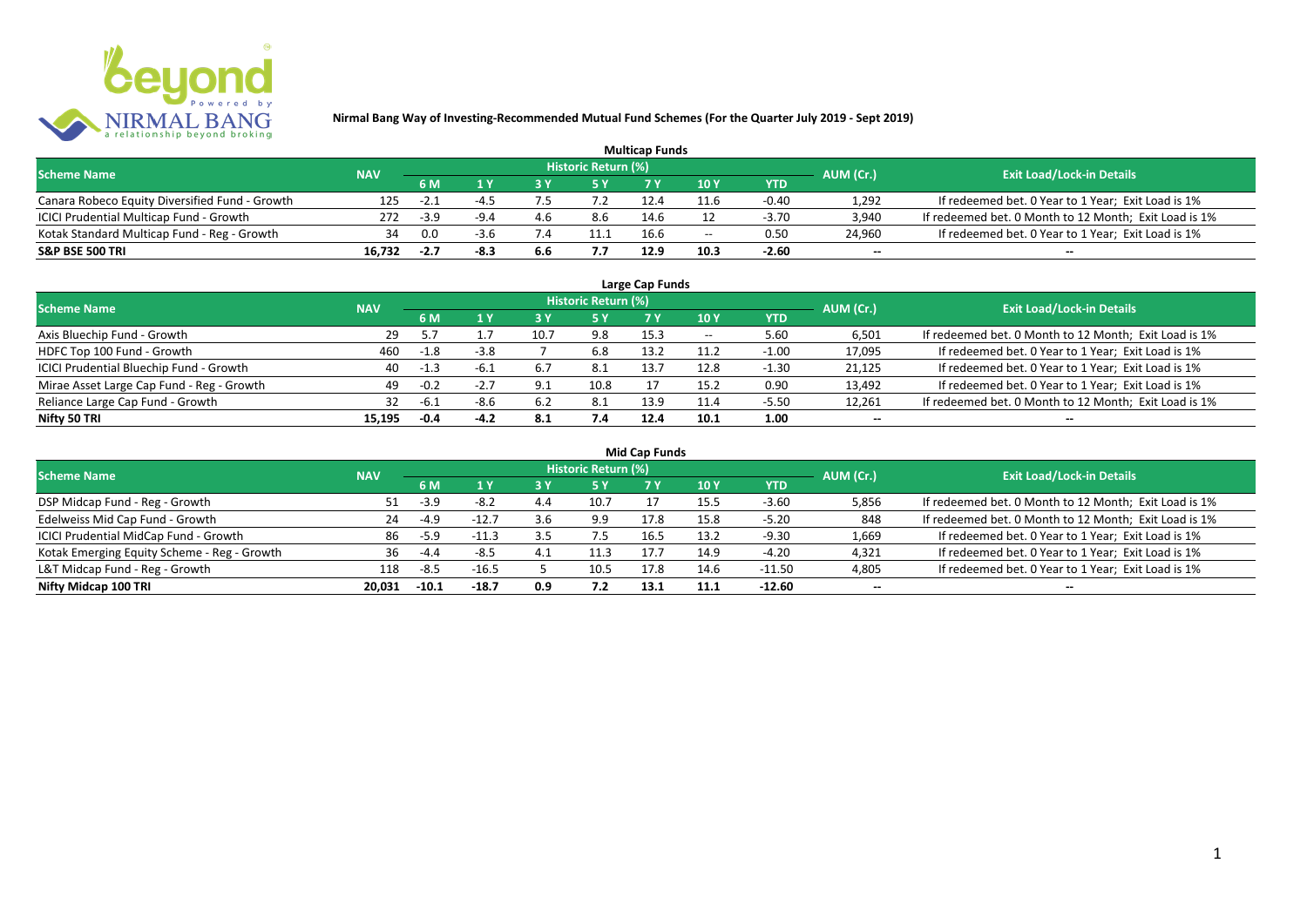

| Large & Midcap                                   |            |      |         |  |                     |      |      |         |           |                                                    |  |  |
|--------------------------------------------------|------------|------|---------|--|---------------------|------|------|---------|-----------|----------------------------------------------------|--|--|
| <b>Scheme Name</b>                               | <b>NAV</b> |      |         |  | Historic Return (%) |      |      |         | AUM (Cr.) | <b>Exit Load/Lock-in Details</b>                   |  |  |
|                                                  |            | 6 M  |         |  |                     |      | 10Y  | YTD     |           |                                                    |  |  |
| Canara Robeco Emerging Equities - Growth         | 85         | -5.6 | $-11.8$ |  |                     | 20.2 | 18.3 | $-4.40$ | 4,640     | If redeemed bet. 0 Year to 1 Year; Exit Load is 1% |  |  |
| Invesco India Growth Opportunities Fund - Growth |            | $-1$ | $-6.4$  |  | 9.9                 | 14.9 | 12.f | $-0.80$ | 1,560     | If redeemed bet. 0 Year to 1 Year; Exit Load is 1% |  |  |
| NIFTY Large Midcap 250 TRI                       | 6.627      | -4.6 | -11     |  | 8.8                 | 14.6 | 11.4 | -5.30   | $-$       | $- -$                                              |  |  |

|                                  |            |        |      |     |                     | <b>Focused Funds</b> |       |            |                          |                                                       |
|----------------------------------|------------|--------|------|-----|---------------------|----------------------|-------|------------|--------------------------|-------------------------------------------------------|
| <b>Scheme Name</b>               | <b>NAV</b> |        |      |     | Historic Return (%) |                      |       |            | AUM (Cr.)                | <b>Exit Load/Lock-in Details</b>                      |
|                                  |            | 6 M    |      |     | <b>EV</b>           |                      | 10 Y  | <b>YTD</b> |                          |                                                       |
| Axis Focused 25 Fund - Growth    |            | 3.8    |      | a a | 11.6                |                      | $- -$ | 0.60       | 7.785                    | If redeemed bet. 0 Month to 12 Month; Exit Load is 1% |
| SBI Focused Equity Fund - Growth | 134        |        | -2.8 | 8.3 | 10.7                |                      |       | 1.50       | 4.984                    | If redeemed bet. 0 Year to 1 Year; Exit Load is 1%    |
| <b>S&amp;P BSE 500 TRI</b>       | 16.732     | $-2.7$ | -8.3 | 6.6 |                     | 12.9                 | 10.3  | $-2.60$    | $\overline{\phantom{a}}$ | $- -$                                                 |

|                                                |            |             |         |                     |      | <b>Small Cap Funds</b> |                                       |            |                          |                                                    |
|------------------------------------------------|------------|-------------|---------|---------------------|------|------------------------|---------------------------------------|------------|--------------------------|----------------------------------------------------|
| <b>Scheme Name</b>                             | <b>NAV</b> |             |         | Historic Return (%) |      |                        |                                       |            | AUM (Cr.)                | <b>Exit Load/Lock-in Details</b>                   |
|                                                |            | 6 M         |         |                     |      |                        | 10 Y                                  | <b>YTD</b> |                          |                                                    |
| Franklin India Smaller Companies Fund - Growth | 47         | $-10.6$     | $-18.3$ | $-0.9$              | 7.5  | 18.6                   | 15.8                                  | $-11.10$   | 6,729                    | If redeemed bet. 0 Year to 1 Year; Exit Load is 1% |
| HDFC Small Cap Fund - Growth                   | 37         | $-12.6$     | $-18.1$ |                     | 9.9  | 15.4                   | 12.9                                  | $-12.80$   | 7,894                    | If redeemed bet. 0 Year to 1 Year; Exit Load is 1% |
| L&T Emerging Businesses Fund - Reg - Growth    |            | $21 - 11.7$ | $-20.2$ |                     | 10.9 | $-$                    | $\hspace{0.05cm}$ – $\hspace{0.05cm}$ | $-13.90$   | 5,611                    | If redeemed bet. 0 Year to 1 Year; Exit Load is 1% |
| Nifty Smallcap 100 TRI                         | 6.609      | $-14.2$     | $-26.6$ | -3.7                | 2.1  |                        |                                       | -15.60     | $\overline{\phantom{a}}$ | $- -$                                              |

|                                               |            |        |         |                            |           |           | ELSS Schemes (Tax Saving u/s 80-C) |            |           |                                  |
|-----------------------------------------------|------------|--------|---------|----------------------------|-----------|-----------|------------------------------------|------------|-----------|----------------------------------|
| <b>Scheme Name</b>                            | <b>NAV</b> |        |         | <b>Historic Return (%)</b> |           |           |                                    |            | AUM (Cr.) | <b>Exit Load/Lock-in Details</b> |
|                                               |            | 6 M    | 1 Y     | 3 Y                        | <b>5Y</b> | <b>7Y</b> | 10 Y                               | <b>YTD</b> |           |                                  |
| Aditya Birla Sun Life Tax Relief 96 - Growth  | 29         | $-6.6$ | $-13.7$ | $5.5 -$                    | 10        | 15.9      | 11.9                               | $-7.70$    | 8,416     | Nil                              |
| Axis Long Term Equity Fund - Growth           | 44         | 3.5    |         | 8.9                        |           | 18.7      | $- -$                              | 1.60       | 18,953    | Nil                              |
| IDFC Tax Advantage (ELSS) Fund - Reg - Growth | 50         | -6.5   | $-13.4$ | 5.3                        | 8.3       | 14.7      | 12.9                               | $-7.00$    | 1,902     | Nil                              |
| Invesco India Tax Plan - Growth               | 48         | $-1.9$ | $-9.2$  | 6.2                        | 9.3       | 15.4      | 13.8                               | $-2.50$    | 837       | Nil                              |
| Mirae Asset Tax Saver Fund - Reg - Growth     |            | 0.4    | $-2.3$  |                            | $- -$     | $- -$     | $- -$                              | 1.10       | 2,208     | Nil                              |
| S&P BSE 200 TRI                               | 5,425      | $-1.7$ | $-6.7$  | 7.2                        | 7.9       | 13.1      | 10.4                               | $-1.50$    | $\sim$    | $\overline{\phantom{a}}$         |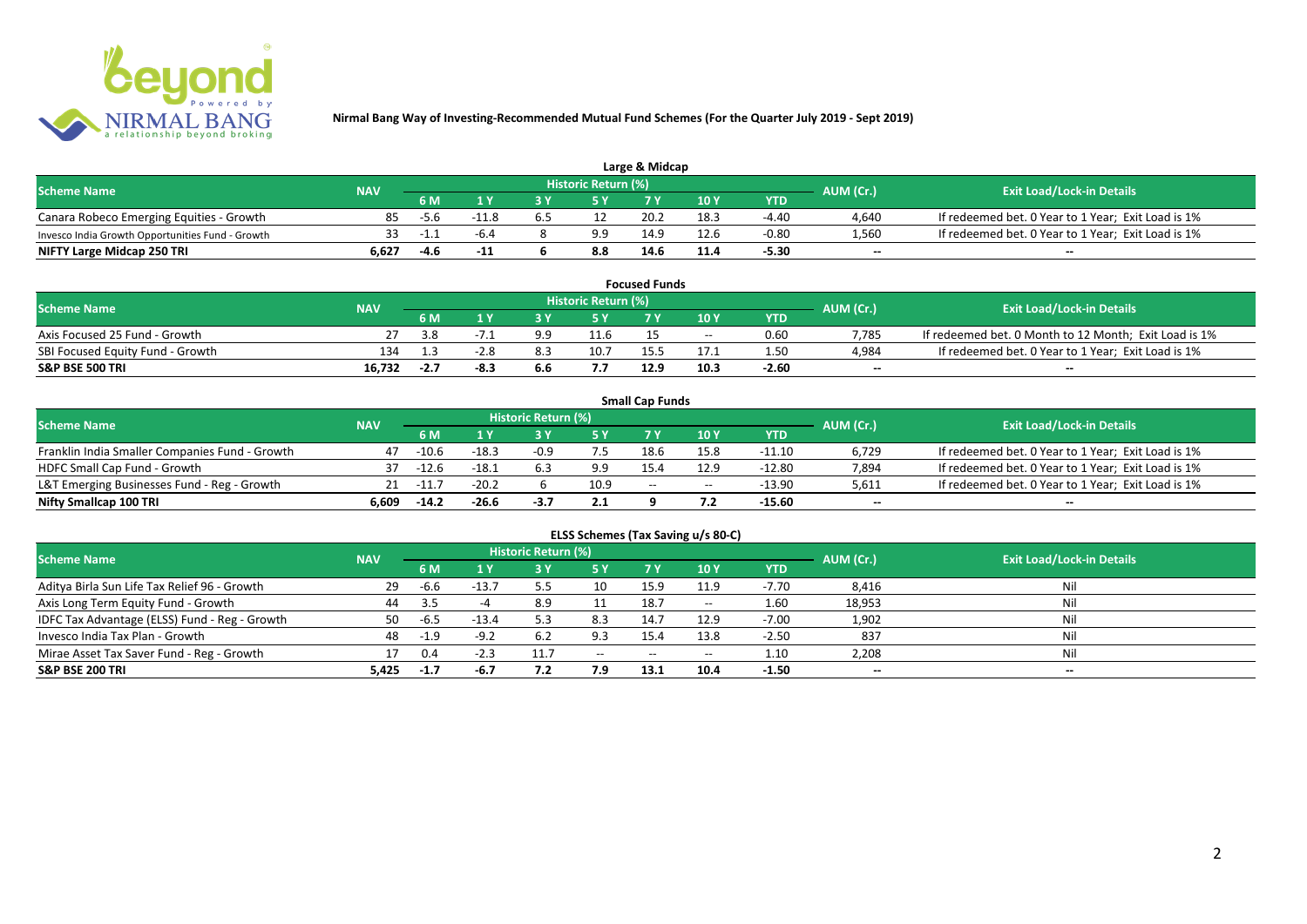

| <b>Contra/Value Fund</b>                  |            |              |        |                     |      |      |      |         |           |                                                    |  |  |
|-------------------------------------------|------------|--------------|--------|---------------------|------|------|------|---------|-----------|----------------------------------------------------|--|--|
| <b>Scheme Name</b>                        | <b>NAV</b> |              |        | Historic Return (%) |      |      |      |         | AUM (Cr.) | <b>Exit Load/Lock-in Details</b>                   |  |  |
|                                           |            | 6 M          |        |                     |      |      | 10Y  | YTD     |           |                                                    |  |  |
| Kotak India EQ Contra Fund - Reg - Growth | 50         | $-1\sqrt{2}$ |        |                     | 8.7  | 13.7 |      | $-0.80$ | 811       | If redeemed bet. 0 Year to 1 Year; Exit Load is 1% |  |  |
| Invesco India Contra Fund - Growth        | 45         | $-3.5$       | $-9.6$ |                     | 10.4 | 16.9 | 13.2 | $-3.90$ | 3.880     | If redeemed bet. 0 Year to 1 Year; Exit Load is 1% |  |  |
| UTI Value Opportunities Fund - Growth     |            | $-2.5$       |        |                     | 4.5  | 10.6 | 10.7 | $-2.10$ | 4,211     | If redeemed bet. 0 Year to 1 Year; Exit Load is 1% |  |  |
| <b>S&amp;P BSE 500 TRI</b>                | 16.732     | $-2.7$       | -8.:   | b.b                 |      | 12.9 | 10.3 | $-2.60$ | $\sim$    | $\overline{\phantom{a}}$                           |  |  |

|                                                                           |            |        |         |                     |           | Sector/Thematic |                   |            |                          |                                                    |
|---------------------------------------------------------------------------|------------|--------|---------|---------------------|-----------|-----------------|-------------------|------------|--------------------------|----------------------------------------------------|
| <b>Scheme Name</b>                                                        | <b>NAV</b> |        |         | Historic Return (%) |           |                 |                   |            | AUM (Cr.)                | <b>Exit Load/Lock-in Details</b>                   |
|                                                                           |            | 6 M    | 1 Y     | 3 Y                 | <b>5Y</b> | <b>7Y</b>       | 10Y               | <b>YTD</b> |                          |                                                    |
| Canara Robeco Consumer Trends Fund - Reg - Growth                         | 37         | $-0.9$ | $-3.7$  | 7.6                 | 11.9      | 15.9            | $- -$             | $-1.50$    | 319                      | If redeemed bet. 0 Year to 1 Year; Exit Load is 1% |
| Mirae Asset Great Consumer Fund - Growth                                  | 33         | $-3.4$ | $-6.2$  | 9.7                 | 10.9      | 15.8            | $\hspace{0.05cm}$ | $-5.20$    | 766                      | If redeemed bet. 0 Year to 1 Year; Exit Load is 1% |
| ICICI Prudential Technology Fund - Growth                                 | 61         | 1.4    | $-1.4$  | 16.1                | 9.8       | 18.4            | 17.9              | 7.50       | 441                      | If redeemed bet. 0 Day to 15 Day; Exit Load is 1%  |
| Reliance Pharma Fund - Growth                                             | 142        | $-5.1$ | $-11.5$ | $-0.5$              | 4.4       | 12.1            | 16.1              | $-4.80$    | 2,344                    | If redeemed bet. 0 Year to 1 Year; Exit Load is 1% |
| ICICI Prudential Banking and Financial Services Fund -<br>Retail - Growth | 60         | $-1.9$ | $-3.7$  | 8.5                 | 13.5      | 19              | 16.9              | $-2.00$    | 3.185                    | If redeemed bet. 0 Day to 15 Day; Exit Load is 1%  |
| Reliance Banking Fund - Growth                                            | 248        | $-5.3$ | $-11.7$ | n                   | 10        | 15.4            | 14.5              | $-6.20$    | 2,924                    | If redeemed bet. 0 Year to 1 Year; Exit Load is 1% |
| <b>S&amp;P BSE 500 TRI</b>                                                | 16.732     | $-2.7$ | -8.3    | 6.6                 | 7.7       | 12.9            | 10.3              | $-2.60$    | $\overline{\phantom{a}}$ | $- -$                                              |

|                                                  |            |      |        |                            |                                       |                                       | <b>Dynamic Asset Allocation Funds</b> |            |                          |                                                         |
|--------------------------------------------------|------------|------|--------|----------------------------|---------------------------------------|---------------------------------------|---------------------------------------|------------|--------------------------|---------------------------------------------------------|
| Scheme Name                                      | <b>NAV</b> |      |        | <b>Historic Return (%)</b> |                                       |                                       |                                       |            | AUM (Cr.)                | <b>Exit Load/Lock-in Details</b>                        |
|                                                  |            | 6 M  | 1 Y    | 73 V.                      | 5 Y                                   |                                       | 10 Y                                  | <b>YTD</b> |                          |                                                         |
| ICICI Prudential Balanced Advantage Fund - Reg - | 35         |      |        | 6.4                        | 8.3                                   | 12.7                                  | 12.1                                  | 1.80       | 27.798                   | If redeemed bet. 0 Year to 1 Year; Exit Load is 1%      |
| Growth                                           |            |      |        |                            |                                       |                                       |                                       |            |                          |                                                         |
| Invesco India Dynamic Equity Fund - Growth       | 28         | 1.5  | -2.4   | 5.6                        | 7.3                                   | 12.6                                  |                                       | 2.10       | 924                      | If redeemed bet. 0 Month to 3 Month; Exit Load is 0.25% |
| Reliance Balanced Advantage Fund - Growth        | 89         | 0.8  |        |                            | 7.5                                   |                                       | 11.1                                  | 2.00       | 2,195                    | If redeemed bet. 0 Month to 12 Month; Exit Load is 1%   |
| SBI Dynamic Asset Allocation Fund - Reg - Growth |            | -0.6 | $-1.8$ | 5.5                        | $\hspace{0.05cm}$ – $\hspace{0.05cm}$ | $\hspace{0.05cm}$ – $\hspace{0.05cm}$ | $- -$                                 | $-0.10$    | 684                      | If redeemed bet. 0 Month to 12 Month; Exit Load is 1%   |
| NIFTY 50 Hybrid Composite Debt 65:35 Index       | 9.734      | 2.7  | 2.1    | 8.5                        | 8.2                                   | 11.3                                  | 9.7                                   | 3.80       | $\overline{\phantom{a}}$ | $- -$                                                   |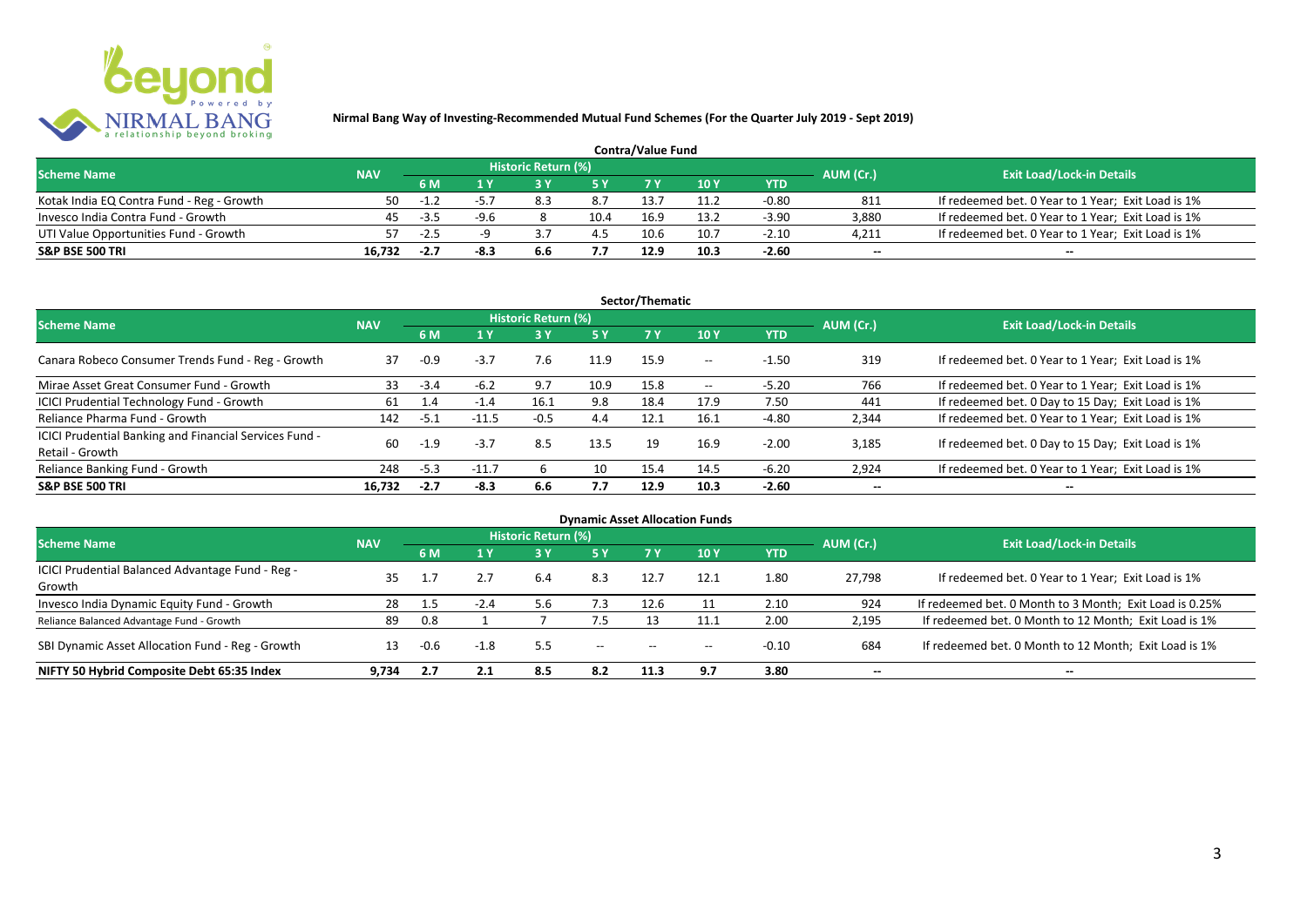

|                                                 |            |        |        |                            |       | <b>Hybrid Aggressive</b> |            |         |                          |                                                       |
|-------------------------------------------------|------------|--------|--------|----------------------------|-------|--------------------------|------------|---------|--------------------------|-------------------------------------------------------|
| <b>Scheme Name</b>                              | <b>NAV</b> |        |        | <b>Historic Return (%)</b> |       |                          |            |         | AUM (Cr.)                | <b>Exit Load/Lock-in Details</b>                      |
|                                                 |            | 6 M    | 1 Y    |                            | 5 ۱   | 7 Y                      | 10Y        | YTD     |                          |                                                       |
| HDFC Hybrid Equity Fund - Growth                |            | -0.1   |        | 3.b                        | 4.4   | 10.8                     | $Q \wedge$ | 0.40    | 21,151                   | If redeemed bet. 0 Year to 1 Year; Exit Load is 1%    |
| ICICI Prudential Equity & Debt Fund - Growth    | 127        | $-0.9$ | $-3.1$ | 6.6                        |       | 14.5                     | 13.6       | $-0.50$ | 24,313                   | If redeemed bet. 0 Year to 1 Year; Exit Load is 1%    |
| Mirae Asset Hybrid - Equity Fund - Reg - Growth | 14         | 1.0    | 0.5    | -8.2                       | $- -$ | $- -$                    |            | 2.20    | 2,297                    | If redeemed bet. 0 Year to 1 Year; Exit Load is 1%    |
| SBI Equity Hybrid Fund - Growth                 | 133        | 3.9    | 2.6    | 9.י                        | 9.9   | 15.2                     | 11.9       | 3.70    | 29,408                   | If redeemed bet. 0 Month to 12 Month; Exit Load is 1% |
| Canara Robeco Equity Hybrid Fund - Growth       | 153        | 0.1    | -0.9   |                            | 8.9   | 13.                      | 12.1       | 1.30    | 2,298                    | If redeemed bet. 0 Year to 1 Year; Exit Load is 1%    |
| NIFTY 50 Hybrid Composite Debt 65:35 Index      | 9.734      | 2.7    | 2.1    | 8.5                        | 8.2   | 11.3                     | 9.7        | 3.80    | $\overline{\phantom{a}}$ | $- -$                                                 |

| <b>Arbitrage Fund</b>                      |            |     |     |                     |     |     |     |            |           |                                                         |  |  |  |  |
|--------------------------------------------|------------|-----|-----|---------------------|-----|-----|-----|------------|-----------|---------------------------------------------------------|--|--|--|--|
| <b>Scheme Name</b>                         | <b>NAV</b> |     |     | Historic Return (%) |     |     |     |            | AUM (Cr.) | <b>Exit Load/Lock-in Details</b>                        |  |  |  |  |
|                                            |            | l M |     | 6 M                 |     |     |     | <b>YTD</b> |           |                                                         |  |  |  |  |
| IDFC Arbitrage Fund - Reg - Growth         | 24         |     | 6.4 |                     | 6.8 |     | 6.1 | 6.80       | 7.382     | If redeemed bet. 0 Month to 1 Month; Exit Load is 0.25% |  |  |  |  |
| Kotak Equity Arbitrage Fund - Reg - Growth |            | 6.0 | 6.2 | 6.9                 | 6.6 | 6.3 | 6.2 | 6.50       | 14.527    | If redeemed bet. 0 Day to 30 Day; Exit Load is 0.25%    |  |  |  |  |
| Reliance Arbitrage Fund - Growth           | 20         | 5.9 |     | 6.9                 | 6.8 |     | 6.3 | 6.60       | 8.904     | If redeemed bet. 0 Month to 1 Month; Exit Load is 0.25% |  |  |  |  |

|                                          |                          |     |              |                     |                          | <b>Equity Saver</b> |                                       |                          |                          |                                                       |
|------------------------------------------|--------------------------|-----|--------------|---------------------|--------------------------|---------------------|---------------------------------------|--------------------------|--------------------------|-------------------------------------------------------|
| <b>Scheme Name</b>                       | <b>NAV</b>               |     |              | Historic Return (%) |                          |                     |                                       |                          | AUM (Cr.)                | <b>Exit Load/Lock-in Details</b>                      |
|                                          |                          | 6 M |              |                     |                          |                     | 10 Y                                  | YTD                      |                          |                                                       |
| Axis Equity Saver Fund - Reg - Growth    |                          | 2.5 |              |                     | $\overline{\phantom{a}}$ | $- -$               | $\hspace{0.05cm}$ – $\hspace{0.05cm}$ | 3.00                     | 753                      | If redeemed bet. 0 Month to 12 Month; Exit Load is 1% |
| <b>HDFC Equity Savings Fund - Growth</b> | 36                       |     |              |                     | 7.4                      |                     |                                       | 1.70                     | 5,138                    | If redeemed bet. 0 Year to 1 Year; Exit Load is 1%    |
| Kotak Equity Savings Fund - Reg - Growth | 14.                      |     |              | 6.4                 | $- -$                    |                     | $\overline{\phantom{a}}$              | 2.10                     | 2.003                    | If redeemed bet. 0 Year to 1 Year; Exit Load is 1%    |
| CRISIL Hybrid 50+50 - Moderate Index*    | $\overline{\phantom{a}}$ |     | $\mathbf{m}$ | $\qquad \qquad$     | $\overline{\phantom{a}}$ | $- -$               | $\overline{\phantom{a}}$              | $\overline{\phantom{a}}$ | $\overline{\phantom{a}}$ | $\overline{\phantom{a}}$                              |

|                                           |            |      |     |                     |     | <b>Liquid Funds</b> |            |                 |           |                                  |
|-------------------------------------------|------------|------|-----|---------------------|-----|---------------------|------------|-----------------|-----------|----------------------------------|
| <b>Scheme Name</b>                        | <b>NAV</b> |      |     | Historic Return (%) |     |                     | <b>YTM</b> | Avg             | AUM (Cr.) | <b>Exit Load/Lock-in Details</b> |
|                                           |            | 1 W. | 2 W | 1 M                 | 3 M | 1Y                  |            | <b>Maturity</b> |           |                                  |
| Axis Liquid Fund - Growth                 | 2,126      |      |     |                     | 6.4 |                     | 6.01       | 0.09            | 30,115    | Nil                              |
| IDFC Cash Fund - Reg - Growth             | 2,321      | 5.5  |     |                     | 6.1 |                     | 5.89       | 0.07            | 11,025    | Nil                              |
| Kotak Liquid Scheme - Reg - Growth        | 3,881      | 5.6  |     |                     | 6.3 |                     | 5.96       | 0.08            | 29,444    | Nil                              |
| Mirae Asset Cash Management Fund - Growth | 2,007      | 5.5  |     |                     | 6.3 |                     | 5.95       | 0.08            | 3,463     | Nil                              |
| <b>CRISIL Liquid Fund Index</b>           | $\sim$     | 6.1  |     | 6.1                 | 6.6 | $- -$               | $- -$      | $- -$           | --        | $- -$                            |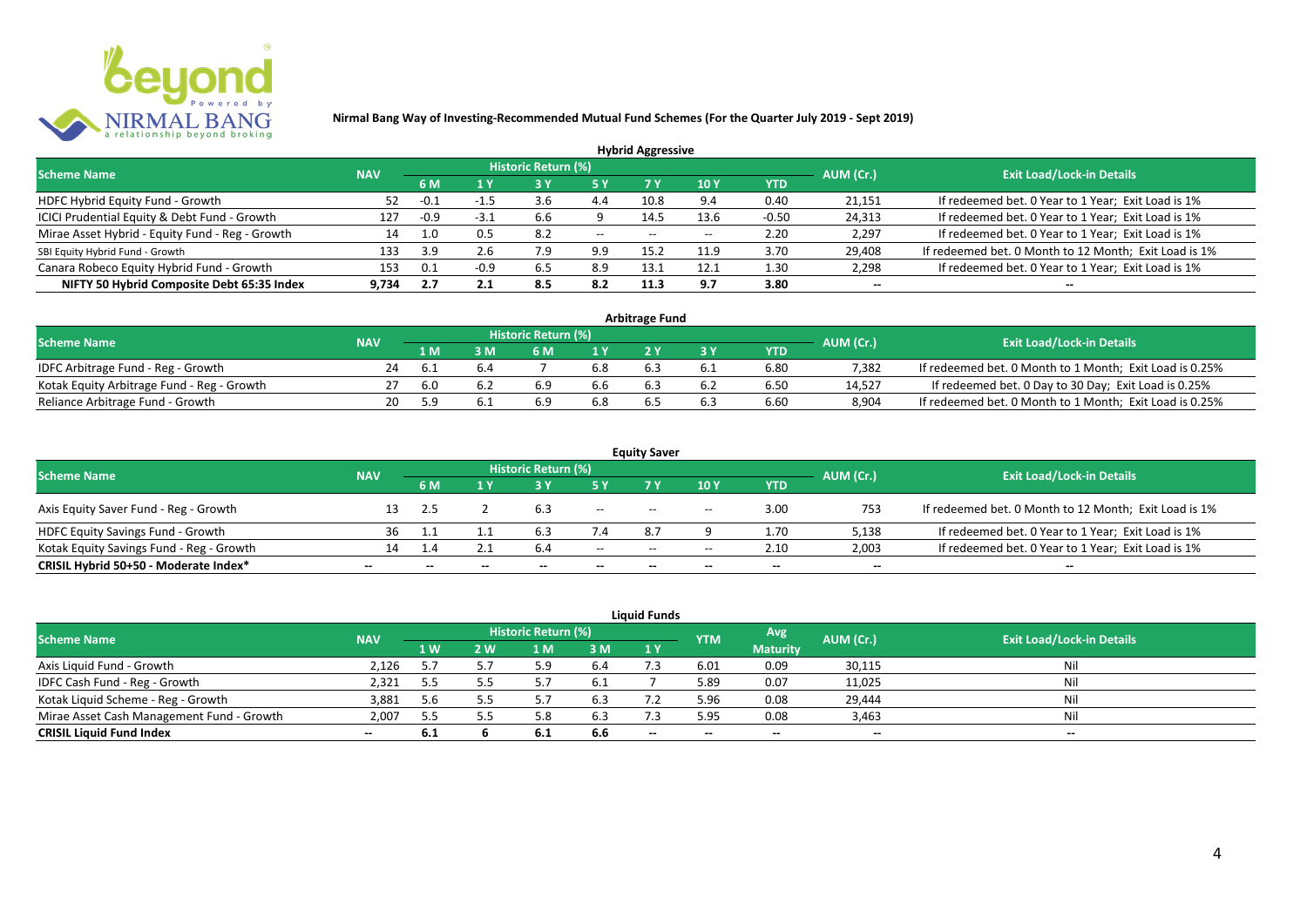

| <b>Ultra Short Fund</b>                       |            |       |     |                     |       |                                                |            |                 |                          |                                  |  |  |  |  |
|-----------------------------------------------|------------|-------|-----|---------------------|-------|------------------------------------------------|------------|-----------------|--------------------------|----------------------------------|--|--|--|--|
| <b>Scheme Name</b>                            | <b>NAV</b> |       |     | Historic Return (%) |       |                                                | <b>YTM</b> | Avg             | AUM (Cr.)                | <b>Exit Load/Lock-in Details</b> |  |  |  |  |
|                                               |            | 1 M . | 3M  |                     | 1 Y   |                                                |            | <b>Maturity</b> |                          |                                  |  |  |  |  |
| HDFC Ultra Short Term Fund - Reg - Growth     |            | 7.8   | 8.1 | 8.6                 | $- -$ | $- -$                                          | 6.82       | 0.52            | 7,440                    | Nil                              |  |  |  |  |
| IDFC Ultra Short Term Fund - Reg - Growth     |            | 8.2   |     |                     | 8.7   | $\hspace{0.1mm}-\hspace{0.1mm}-\hspace{0.1mm}$ | 6.61       | 0.47            | 3,258                    | Ni'                              |  |  |  |  |
| SBI Magnum Ultra Short Duration Fund - Growth | 4.292      | 8.2   | 87  |                     | 8.6   |                                                | 6.94       | 0.46            | 8.447                    | Nil                              |  |  |  |  |
| <b>NIFTY Ultra Short Duration Debt Index</b>  | 3,916      | 7.3   | 7.9 | 8.3                 | 8.5   | 7.6                                            | $- -$      | $- -$           | $\overline{\phantom{a}}$ | $- -$                            |  |  |  |  |

| <b>Money Market Fund</b>                                   |            |     |     |                            |                          |     |            |                 |                          |                                  |  |  |  |  |
|------------------------------------------------------------|------------|-----|-----|----------------------------|--------------------------|-----|------------|-----------------|--------------------------|----------------------------------|--|--|--|--|
| <b>Scheme Name</b>                                         | <b>NAV</b> |     |     | <b>Historic Return (%)</b> |                          |     | <b>YTM</b> | Avg             | AUM (Cr.)                | <b>Exit Load/Lock-in Details</b> |  |  |  |  |
|                                                            |            | 1 M | 3M  | 6 M                        | 1Y                       | 3Y  |            | <b>Maturity</b> |                          |                                  |  |  |  |  |
| Aditya Birla Sun Life Money Manager Fund - Reg -<br>Growth | 260        | 8.2 | 8.6 |                            | 8.8                      | 7.6 | 6.55       | 0.52            | 11,755                   | Nil                              |  |  |  |  |
| ICICI Prudential Money Market Fund - Reg - Growth          | 268        | 8.0 | 8.2 | 8.6                        | 8.5                      | 7.4 | 6.39       | 0.39            | 9,064                    | Nil                              |  |  |  |  |
| Reliance Money Market Fund - Growth                        | 2,926      | 7.9 | 8.4 | 8.8                        | 8.7                      |     | 6.54       | 0.42            | 3,320                    | Nil                              |  |  |  |  |
| UTI Money Market Fund - Reg - Growth                       | 2,176      | 7.8 | 8.4 | 8.7                        | 8.6                      | 7.5 | 6.61       | 0.50            | 6,472                    | Nil                              |  |  |  |  |
| <b>CRISIL Liquid Fund Index</b>                            | $-$        | 6.1 | 6.6 | $\overline{\phantom{a}}$   | $\overline{\phantom{a}}$ | --  | $- -$      | $\sim$          | $\overline{\phantom{a}}$ | $\overline{\phantom{a}}$         |  |  |  |  |

| Short Term Fund                                 |            |      |      |                     |      |     |            |                 |           |                                  |  |  |  |  |
|-------------------------------------------------|------------|------|------|---------------------|------|-----|------------|-----------------|-----------|----------------------------------|--|--|--|--|
| <b>Scheme Name</b>                              | <b>NAV</b> |      |      | Historic Return (%) |      |     | <b>YTM</b> | Avg             | AUM (Cr.) | <b>Exit Load/Lock-in Details</b> |  |  |  |  |
|                                                 |            | 1 M  |      | 6 M                 | 1 V  |     |            | <b>Maturity</b> |           |                                  |  |  |  |  |
| HDFC Short Term Debt Fund - Growth              |            |      | 11.4 |                     | 10   | ¬ ∩ | '.73       | 2.59            | 8,173     | Nil                              |  |  |  |  |
| IDFC Bond Fund - Short Term Plan - Reg - Growth | 40         | 11.8 |      | 11.2                | 10.6 |     | .25        | 2.15            | 8,258     | Nil                              |  |  |  |  |
| Kotak Bond Short Term Plan - Reg - Growth       | 36         | 10.4 | 10.9 | 11.3                | 10.2 |     | 7.69       | 2.75            | 9,355     | Nil                              |  |  |  |  |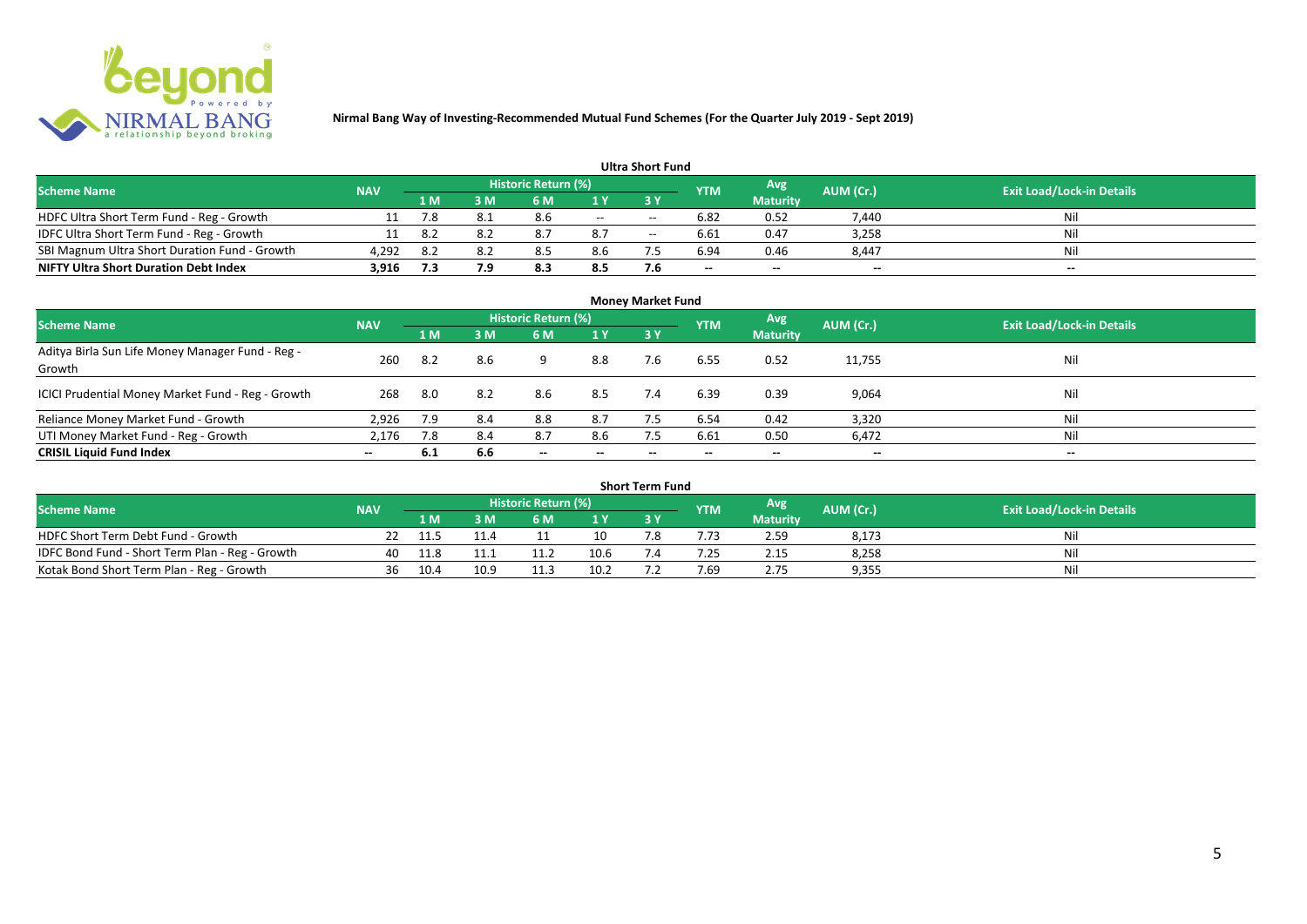

| <b>Low Duration Fund</b>                                                                                                      |    |     |     |     |     |  |     |                 |        |     |  |  |  |  |
|-------------------------------------------------------------------------------------------------------------------------------|----|-----|-----|-----|-----|--|-----|-----------------|--------|-----|--|--|--|--|
| Historic Return (%)<br>Avg<br><b>Exit Load/Lock-in Details</b><br><b>Scheme Name</b><br>AUM (Cr.)<br><b>NAV</b><br><b>YTM</b> |    |     |     |     |     |  |     |                 |        |     |  |  |  |  |
|                                                                                                                               |    | 1 M |     | 6 M |     |  |     | <b>Maturity</b> |        |     |  |  |  |  |
| <b>HDFC Low Duration Fund - Growth</b>                                                                                        |    | 8.4 |     | 8.8 | 8.3 |  | .19 | 0.96            | 15,491 | Ni  |  |  |  |  |
| Canara Robeco Savings Fund - Reg - Growth                                                                                     | 30 | 8.7 | 8.8 |     | 8.6 |  | 6.8 | 0.80            | 1,049  | Ni  |  |  |  |  |
| IDFC Low Duration Fund - Reg - Growth                                                                                         | 28 |     | 8.9 |     | 8.9 |  | 6.8 | 0.88            | 4.167  | -Ni |  |  |  |  |

#### **1 M 3 M 6 M 1 Y 3 Y** RDFC Banking and PSU Debt Fund - Reg - Growth 16 12.1 11.5 12 11 7.6 8.00 2.71 3,285 Nil<br>
Kotak Banking and PSU Debt Fund - Reg - Growth 45 9.8 12.6 13.1 11.6 8.1 7.3 3.76 2,198 Nil Notak Banking and PSU Debt Fund - Reg - Growth <br>
17 14.4 13.4 14.1 13.1 8 7.29 3.15 7,544 13.5 7.544 Nil IDFC Banking & PSU Debt Fund - Reg - Growth 17 14.4 13.4 14.1 13.1 8 7.29 3.15 7,544 **Banking & PSU Bond Funds Scheme Name NAV REGISTER AUM (Cr.) AUM (Cr.)** Exit Load/Lock-in Details **Historic Return (%) Maturity**

| <b>Corporate Bond Funds</b>                         |            |      |      |                     |      |     |            |                 |           |                                  |  |  |  |  |
|-----------------------------------------------------|------------|------|------|---------------------|------|-----|------------|-----------------|-----------|----------------------------------|--|--|--|--|
| <b>Scheme Name</b>                                  | <b>NAV</b> |      |      | Historic Return (%) |      |     | <b>YTM</b> | <b>Avg</b>      | AUM (Cr.) | <b>Exit Load/Lock-in Details</b> |  |  |  |  |
|                                                     |            | 1 M  | 3 M  | 6 M                 | 1Y   |     |            | <b>Maturity</b> |           |                                  |  |  |  |  |
| ICICI Prudential Corporate Bond Fund - Reg - Growth | 20         | 10.0 | 10.5 | 11.4                |      | 7.6 | 7.37       | 2.51            | 7,771     | Nil                              |  |  |  |  |
| HDFC Corporate Bond Fund - Growth                   | 22         | 10.3 | 12.9 | 13.3                | 11.6 | 8.1 | 7.48       | 4.12            | 12,416    | Ni                               |  |  |  |  |
| Kotak Corporate Bond Fund - Std - Growth            | 2,580      | 11.3 | 10.4 | 10.9                |      |     | 7.46       | 1.58            | 2,334     | Nil                              |  |  |  |  |